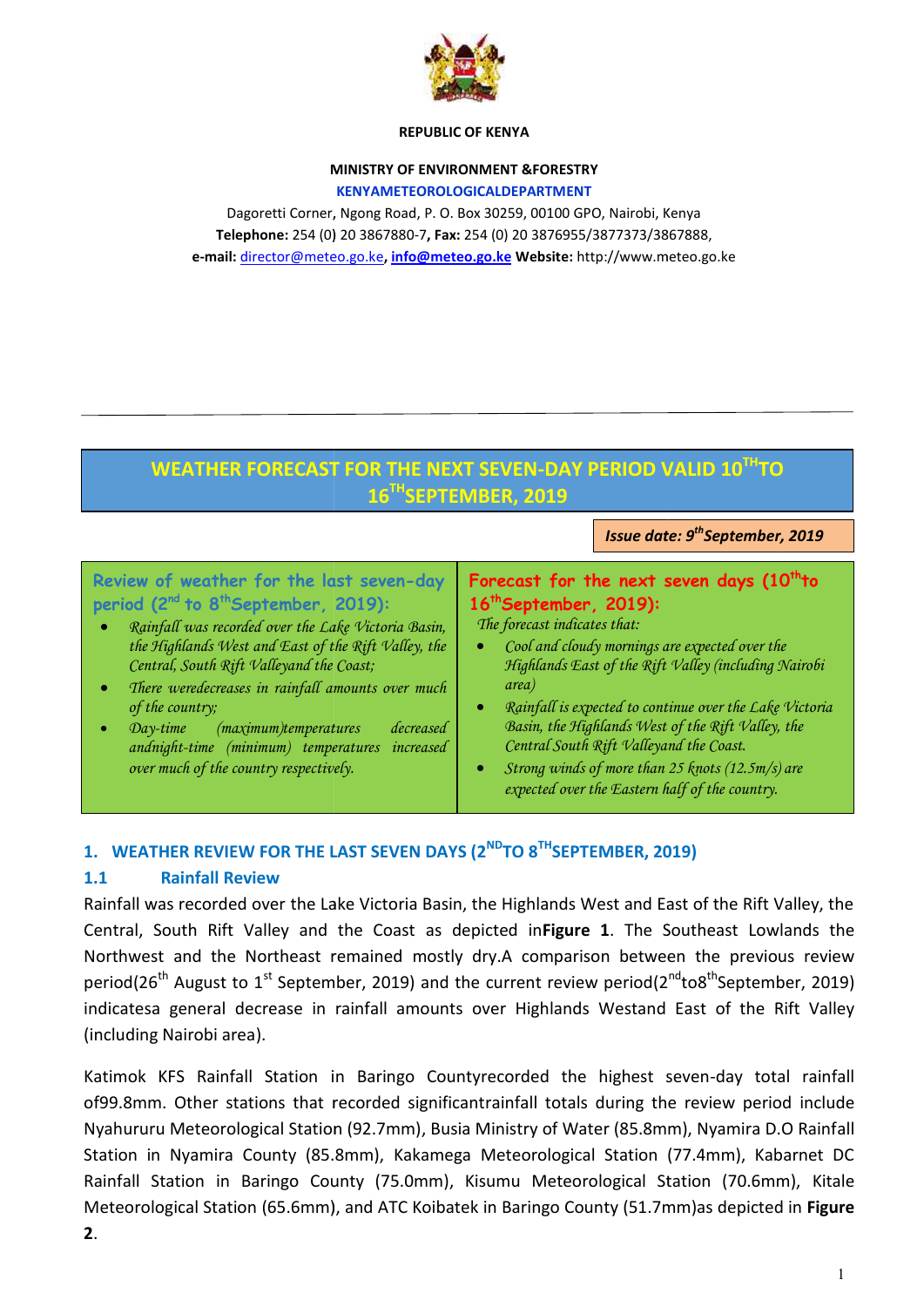

wasrecorded in various parts of the country including NyahururuMeteorological Station (48.7mm on 7<sup>th</sup> September,2019), Katimok KFS Rainfall Station in Baringo County (42.0mm on6<sup>th</sup>September, 2019), KakamegaMeteorological Station (37.2mm on 8<sup>th</sup> September, 2019) and Kabarnet DC Rainfall Station in Baringo County (35.6mm on 6 th September, 2019)as depicted in **Figure 3**.

## **1.2 Temperature Review 1.2Review**

Comparing the previous review period (26<sup>th</sup> August to 1<sup>st</sup> September, 2019) and the current review period(2<sup>nd</sup> to 8<sup>th</sup> September, 2019) it is noted that day-time (maximum) temperatures decreasedover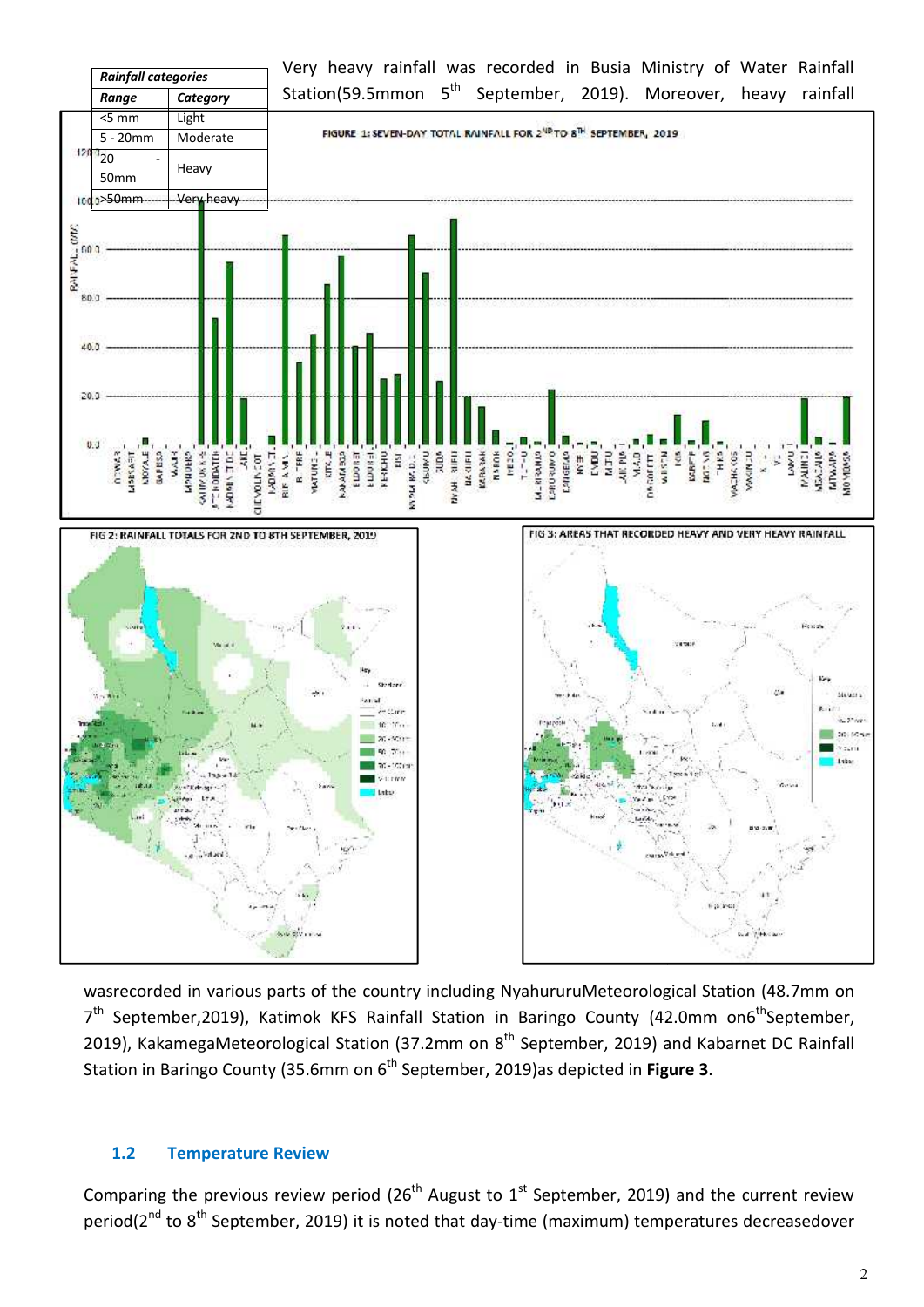most parts of the country but increased over a few stations including Voi, Kitale and Kisii. Night-time most parts of the country but increased over a few stations including Voi, Kitale and Kisii. Night-time<br>(minimum) temperaturesincreased over most stations and decreased over stations like Makindu and Kangema.

ManderaMeteorological Stationrecorded the highest daily maximum temperature of 37.1°C on ManderaMeteorological Stationrecorded the highest daily maximum temperature of 37.1°C on<br>6<sup>th</sup>September, 2019 while NyahururuMeteorological Stationrecorded the lowest daily minimum



temperature of 6.3<sup>o</sup>C on 3<sup>rd</sup> September,2019. The same stationsrecorded the highest seven-day average maximum temperaturesof 36.1°Candthe lowest seven-day average minimum temperaturesof 8.7°C respectively. See**Figure4**below.

## **2. FORECAST FOR THE NEXT SEVEN DAYS FROM 10THTO 16THSEPTEMBER,2019. FROMSEPTEMBER,2019.**

The forecast for the next seven-day period indicates that:

- Cool and cloudy mornings areexpected over the Highlands East of the Rift Valley(including Nairobi area)See **Figures5 & 6**below.
- Rainfall is expected to continue over the Lake Victoria Basin, the Highlands West of the Rift Valley, the Central, South Rift Valleyand the Coast. See **Figure 7**below.
- Strong winds of more than 25 knots(12.5m/s)are expected over the Eastern half of the country.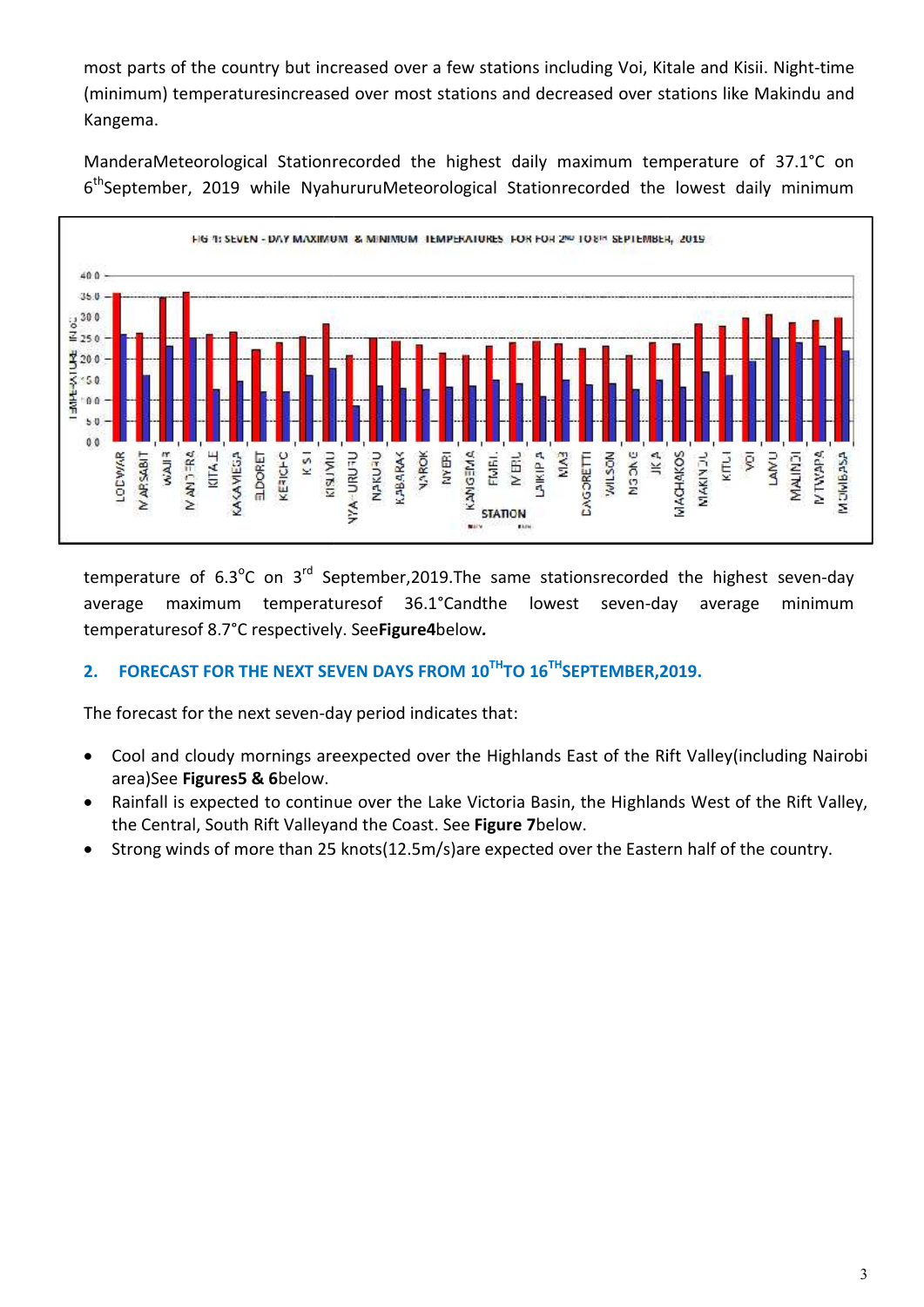

## **DETAILED REGIONAL FORECAST FOR THE NEXT SEVEN DAYS (10TH TO 16THSEPTEMBER,2019)**

**The Lake Victoria Basin, the Highlands West of the Rift Valley and the Central and South Rift Valley (Counties of Siaya, Kisumu, Homabay, Migori, Kisii, Nyamira, Trans Nzoia, Baringo, UasinGishu, Elgeyo-Marakwet, Nandi, Laikipia, Nakuru, Narok, Kericho, Bomet, Kakamega, Vihiga, Bungoma and** Busia)are likely toexperience mainly sunny intervalsin the morning throughout the forecast period.Afternoon/evening showers and thunderstorms are expected over several places between Tuesday and Thursday and over few places the reminder of the forecast period. AILED REGIONAL FORECAST FOR THE NEXT SEVEN DAYS (10<sup>TH</sup> TO 16<sup>TH</sup>SEPTEMBER,2019)<br>Lake Victoria Basin, the Highlands West of the Rift Valley and the Central and South Rift Va<br>Inties of Siaya, Kisumu, Homabay, Migori, Kisii,